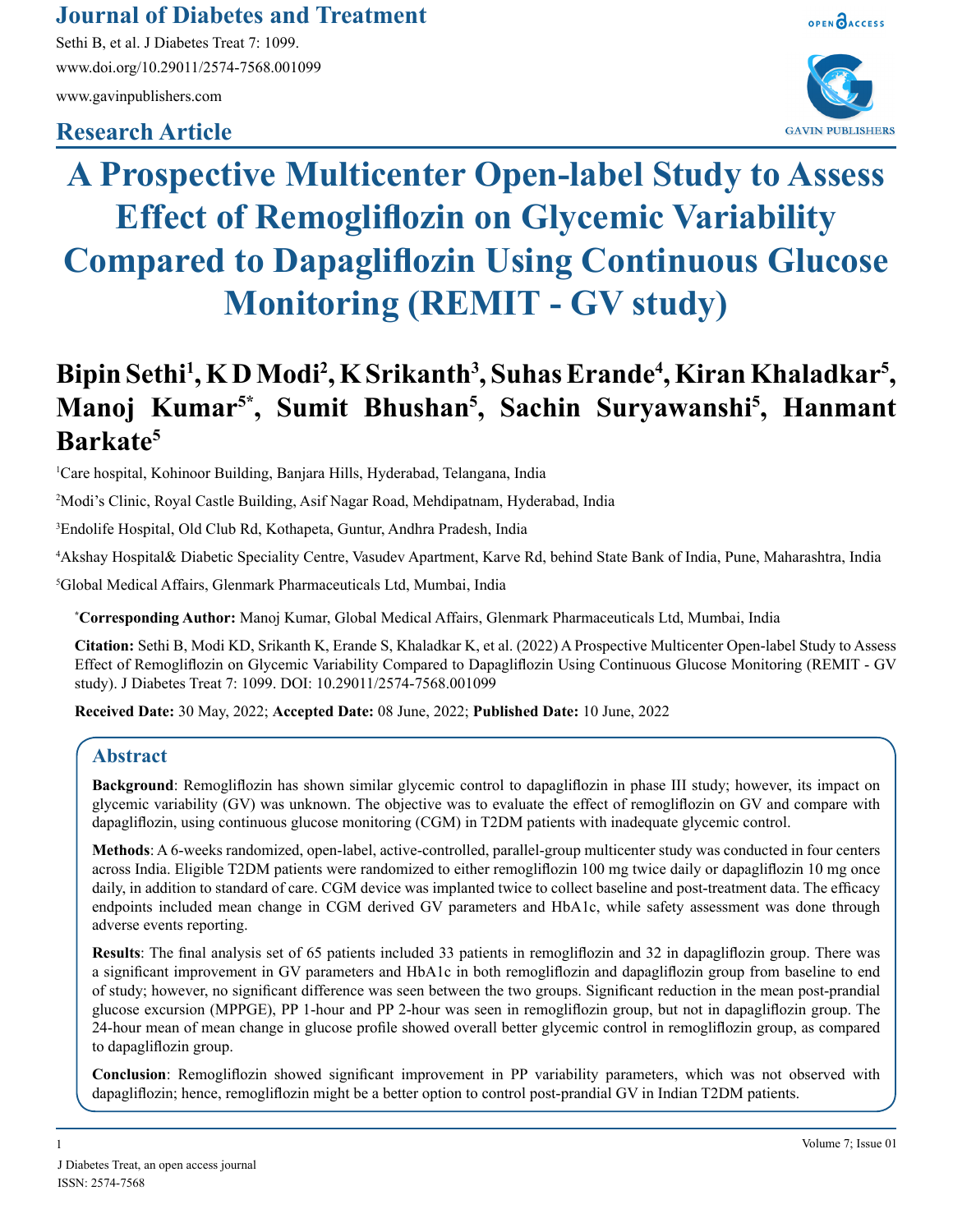**Keywords**: Remogliflozin; Dapagliflozin; Glycemic variability; Continuous glucose monitoring; Post-prandial

**Abbreviations:** GV: Glycemic Variability; CGM: Continuous Glucose Monitoring; PP: Post-Prandial; MPPGE: Mean Post-Prandial Glycemic Excursion; CV: Coefficient of Variation; TIR: Time in Range; MAGE: Mean Amplitude Glycemic Excursion; LAGE: Largest Amplitude Glycemic Excursion

### **Introduction**

Diabetes Mellitus is a growing concern in India with an estimate of 74.2 million diabetes and 9.6% diabetic population in the age range of 20-79 years in 2021, and by 2030, nearly 93 million people are expected to get affected by the disease [1]. Management of diabetes include modification in the food and lifestyle habits combined with oral or injectable anti-diabetic medications that either increase insulin secretion (sulphonlyureas [SUs], Dipeptidyl peptidase 4 [DPP4] inhibitor, sodium glucose co-transporter 2 [SGLT2] inhibitor) or improve insulin sensitivity and increase glucose utilization (biguanides, thiazolinediones) [2]. Modulation of renal glucose handling is a promising approach for improving hyperglycemia in type 2 diabetes mellitus (T2DM) patients. SGLT2, primarily expressed on the luminal side of the renal proximal tubule, is considered as a major pathway for renal glucose re-absorption. Inhibiting this pathway has been shown to inhibit re-absorption of glucose and enhance urinary glucose excretion, and thus reduce the blood glucose levels [3]. SGLT2 inhibitors such as canagliflozin, dapagliflozin and empagliflozin have shown to be effective in the management of T2DM and are approved as monotherapy as well as in combination with other anti-diabetic agents [4-7]. Remogliflozin etabonate is orally bioavailable prodrug of remogliflozin, which is a potent and selective inhibitor of SGLT2 [8], and has been approved for the treatment of T2DM in India.

Although HbA1c, FPG and PPG levels are useful for monitoring patient's response to treatment, they do not capture variability in plasma glucose levels i.e. glycemic variability (GV) across 24 hours. The use of continuous glucose monitoring (CGM) for measuring GV has been shown to reduce time spent outside of glucose targets, and more accurately identify hypoglycemic episodes, thereby helping to characterize hypoglycemia risk. Additionally, CGM provide short time and intermediate-time glycemic markers that supplements HbA1c to predict long-term outcomes related to morbidity and mortality in people with type 2 diabetes [9].

The twice-daily regimen of remogliflozin has been shown to provide equivalent glycemic control to once-daily dapagliflozin in Phase III study [10]; however, the impact of remogliflozin twicedaily regimen on glycemic variability is unknown. Also, this twicedaily regimen of remogliflozin may potentially offer a better postprandial control compared to once-daily regimen of other SGLT2 inhibitors in Indian patients, as our dietary pattern usually consist of carbohydrate rich meals. In STARCH study conducted in five regions of India revealed that carbohydrates constitute 64.1% of total energy from diet in T2DM patients, which is above the recommended guidelines [11]. Therefore, this study was conducted to evaluate the effect of remogliflozin on 24-hour glucose profile assessed through CGM and compare with dapagliflozin in Indian T2DM patients.

#### **Materials and Methods**

#### **Study design**

This prospective multicenter randomized open label, active controlled comparative study of 6 weeks' duration was conducted at four institutions/hospital across India from 22 March 2021 to 06 December 2021. Ethics committee approval to conduct this study was taken from all the four hospitals by respective study investigators. Study was conducted as accordance with Declaration of Helsinki, ICH GCP, ICMR guidelines and applicable regulatory guidelines.

#### **Study endpoints**

The primary endpoint was to evaluate the mean change in glycemic variability parameters (Glycated haemoglobin [HbA1c], fasting blood glucose [FPG], time in range [TIR], maximum amplitude glycemic excursion [MAGE], coefficient of variation [CV], largest amplitude glucose excursion [LAGE], mean postprandial glucose excursion [MPPGE], post prandial 1 hour [PP 1hr] and post prandial 2 hour [PP 2 hr]) from baseline with remogliflozin and compare with mean change in these parameter with dapagliflozin. The CGM based glycemic parameters included TIR (70-180mg/dl), MAGE, CV, LAGE and post prandial glycemic parameters i.e. MPPGE, PP 1 hr and PP 2 hr. The secondary endpoints were to compare safety and tolerability of remogliflozin with dapagliflozin.

#### **Sample size**

Based on the study by Vianna AGD, et al. the authors reported a mean TIR % change of 24.9 (18.6-31.2) in dapagliflozin group and 17.4 (11.6 - 23.3) in gliclazide group from their respective baselines [12]. Assuming that in the proposed study, the mean percent change in TIR after administering remogliflozin could be 20% with a standard deviation of 5.25%, and considering 1% tolerable margin, resulted into a sample of 30 patients per group. The sample is expected to provide the assumed mean within the error range, with 95% confidence and 80% power. Considering 20% loss to follow up, the number of patients needed comes out to be 75.

#### **Methodology**

T2 DM patients with age > 18 years of either gender,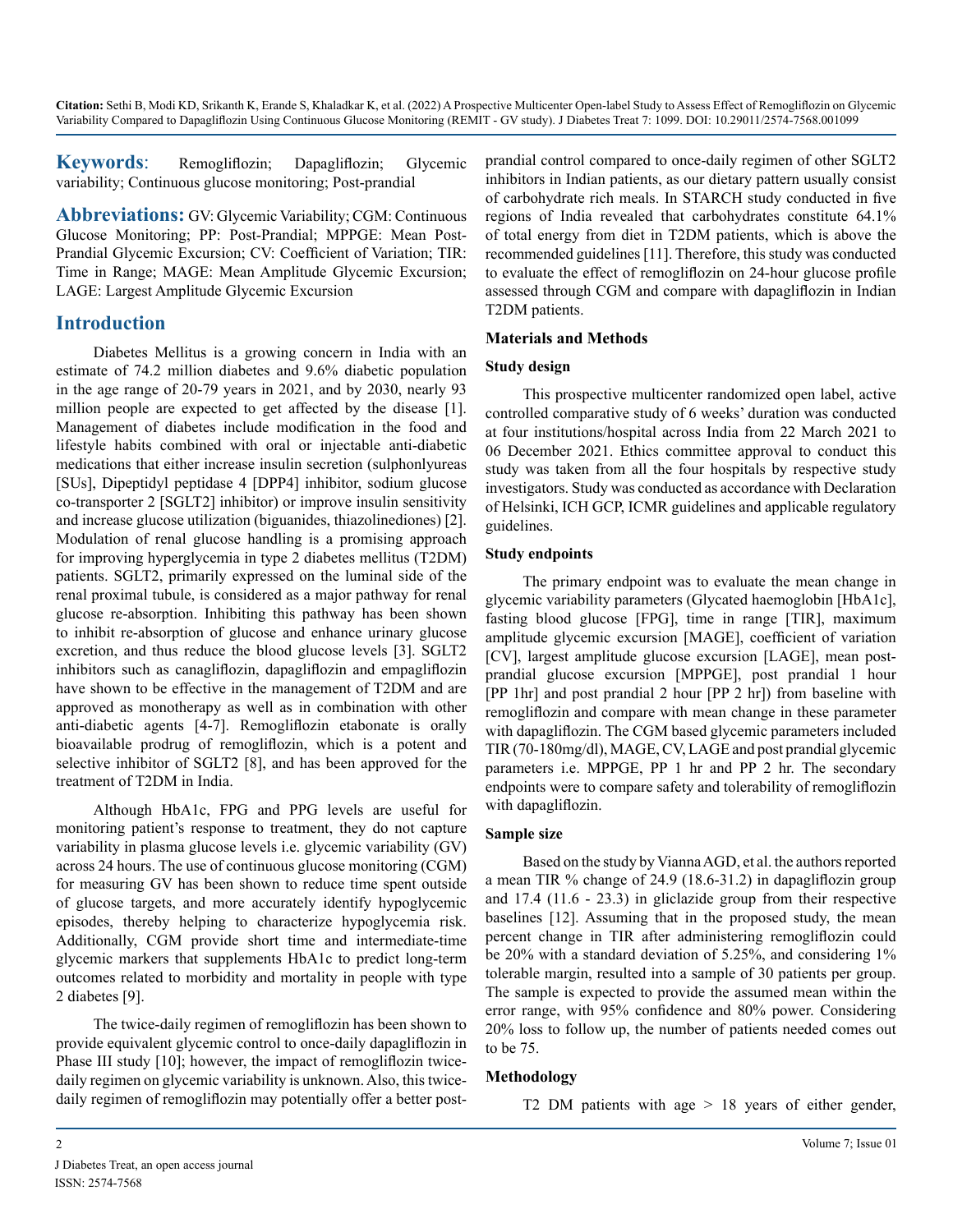with HbA1c between 7-9%, on stable (>6 weeks) metformin or metformin plus DPP4 inhibitor therapy, with random glucose level < 300 mg/dl and willing to comply with study requirements were included in the study. The exclusion criteria were: hypersensitivity to study medications, evidence of diabetic ketosis or non-ketotic hyperosmolar coma, presence of cardiac arrhythmias, acute coronary syndrome, elevated liver enzymes, eGFR < 60 ml/ min/1.73m<sup>2</sup>, evidence of acute infection, anemia and pregnant or lactating women. Informed consent was obtained from all study participants prior to the screening and enrolment procedures.

All the eligible patients were randomized in ratio of 1:1 using computer generated randomization list to receive one of the two treatments i.e. remogliflozin 100 mg twice daily orally or dapagliflozin 10 mg once daily orally for a period of 42 days. A CGM device was implanted on visit 1 at least 3 days before randomization, with proper care and glycemic data was recorded, referred as baseline data. On visit 2 i.e. day 0, patients were

randomized to receive either of the two treatments for next 42 days. On visit 3 i.e. day 7/8 from randomization, which was 14 days from the day of implantation of CGM device, the device was removed. The period from day of randomization to removal of CGM device constitute phase I of the study. On visit 4 i.e. 28  $\pm$  1 day after randomization, CGM device was again implanted and data was recorded till day 42. This 14 days' duration of CGM device constitute phase II of the study. At final visit or visit 5, i.e. 42 days after randomization, CGM device was removed. The patients were provided with uniform meal plan to be followed during the study period. The meal diary was assessed for any deviations in the meal plan during follow up visits. The first patient was enrolled on 22 March 2021 and the last patient completed last visit on 06 December 2021. The ongoing anti-diabetic medication that patients received at baseline was not altered during study duration. Patients visited the site at pre-determined intervals for assessment (Figure 1).





#### **REMO – Remogliflozin, DAPA – Dapagliflozin, CGM – Continuous glucose monitoring**

#### **Statistical analysis**

Continuous data was summarized using the number of observations (n), arithmetic mean (mean), standard deviation (SD), median, minimum value (min), and maximum value (max). The categorical variables were summarized using the frequency count (n) and percentage for each possible value. The comparison of mean change in glycemic parameters within the group was done using paired t-test from baseline to phase I and phase II, whereas comparison between the groups using unpaired t-test. The change in the mean glucose level between baseline and phase II, across 24-hrs time scale, was obtained for each patient and mean of this mean change in glucose level across patients in each treatment groups was analyzed and compared between two treatment groups. The CGM parameters were obtained using *iglu* library from R – 3.4.3 and were compared statistically using SPSS version 26.0 (IBM Corp. ARMONK USA). The statistical significance was considered if  $p$  value is <0.05 (5% level).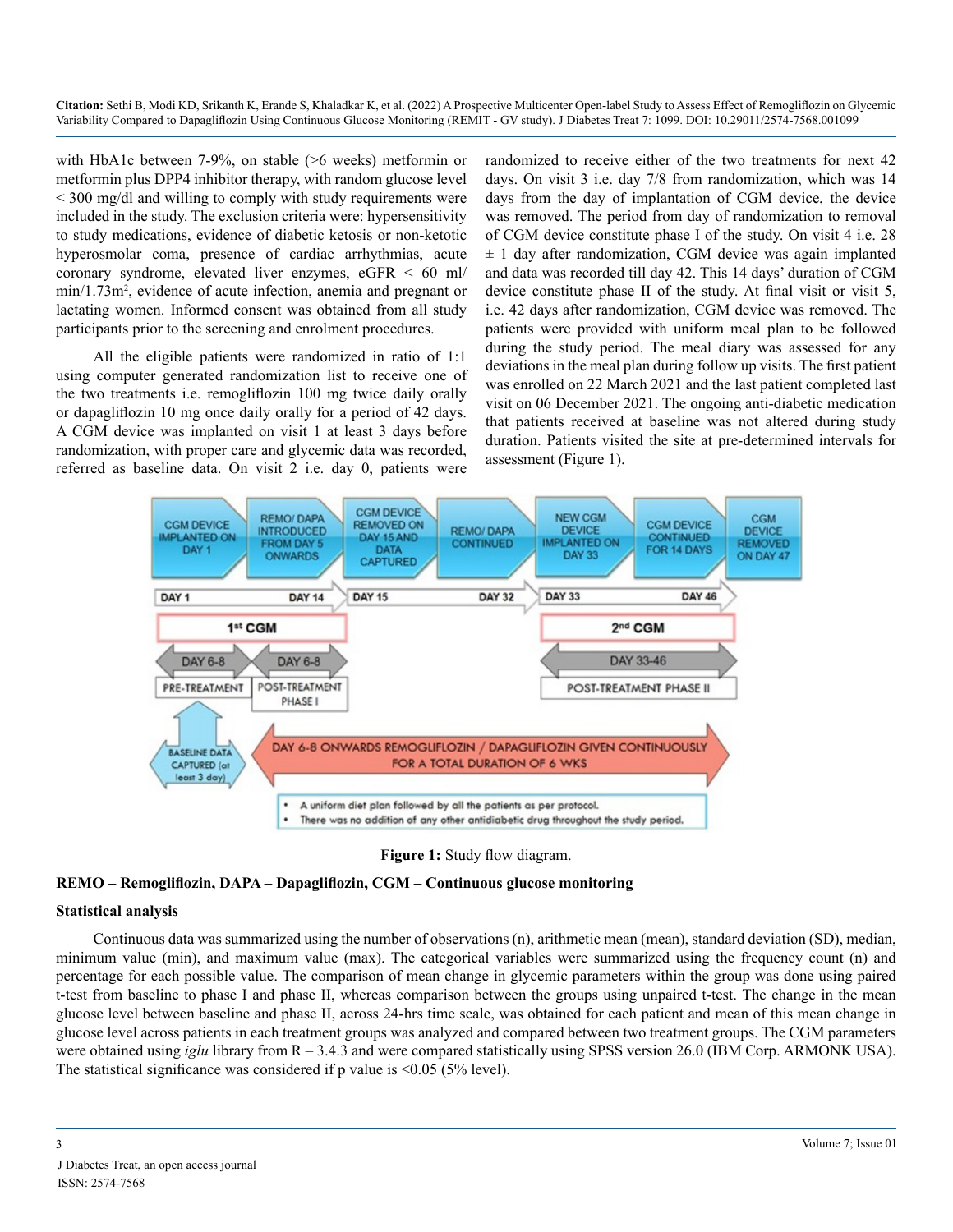#### **Results**

Of the 75 patients enrolled, 38 patients were in remogliflozin group and 37 patients in dapagliflozin group. Out of 38 patients in remogliflozin group, CGM data was available on 33 patients, while in dapagliflozin arm, out of 37 patients, CGM data was available on 34 patients. In dapagliflozin group, two patients showed extreme mean values and were ignored as statistical outliers. Thus, the final analysis set consisted of 33 patients in remogliflozin and 32 patients in dapagliflozin group (Figure 2).



**Figure 2:** Flow diagram of patient enrolment.

The descriptive statistics for various characteristics for per protocol population at baseline are given in Table 1. The mean age of patients in remogliflozin group was  $51.73 \pm 10.09$  years, while that of dapagliflozin group was  $50.37 \pm 9.62$  years. There was no statistical difference between the two groups in various characteristic except in mean duration of diabetes in two groups differed significantly ( $p =$ 0.047), with remogliflozin group having higher duration of diabetes than dapagliflozin at baseline (Table 1).

| <b>Parameter</b>                                                                                                                                                                |        | Group                           |                                 | P-value        |  |  |
|---------------------------------------------------------------------------------------------------------------------------------------------------------------------------------|--------|---------------------------------|---------------------------------|----------------|--|--|
|                                                                                                                                                                                 |        | Remogliflozin $(N=33)$          | Dapagliflozin $(N=32)$          |                |  |  |
| Age in years [Mean $\pm$ SD; Min, Max]                                                                                                                                          |        | $51.73 \pm 10.09$ ; 20, 74      | $50.37 \pm 9.62$ ; 34, 71       | $0.583*$       |  |  |
|                                                                                                                                                                                 | Male   | 24(72.7)                        | 19(59.4)                        | $0.255*$       |  |  |
| Gender $[n (%)]$                                                                                                                                                                | Female | 9(27.3)                         | 13(40.6)                        |                |  |  |
| Duration of DM (months) [Mean $\pm$ SD;<br>Min, Max                                                                                                                             |        | $61.76 \pm 51.84$ ; 4, 240      | $39.59 \pm 34.29$ ; 4, 120      | $0.047*$       |  |  |
| BMI (kg/m <sup>2</sup> ) [Mean $\pm$ SD; Min, Max]                                                                                                                              |        | $27.82 \pm 6.37$ ; 19.11, 52.16 | $27.44 \pm 5.04$ ; 16.02, 43.94 | $0.794*$       |  |  |
| Concomitant medication [Median; Min.<br>$Max$ ]                                                                                                                                 |        | 1; 1, 3                         | 1; 1, 3                         | $0.461\dagger$ |  |  |
| *Using t-test for independent samples; #Using Chi-square test; †Using Mann-Whitney U test<br>$SD - Standard deviation$ , $DM - D^{i}$ abelies mellitus, $BMI - Body$ mass index |        |                                 |                                 |                |  |  |

**Table 1:** Descriptive statistics for various characteristics of patients at baseline in two treatment arms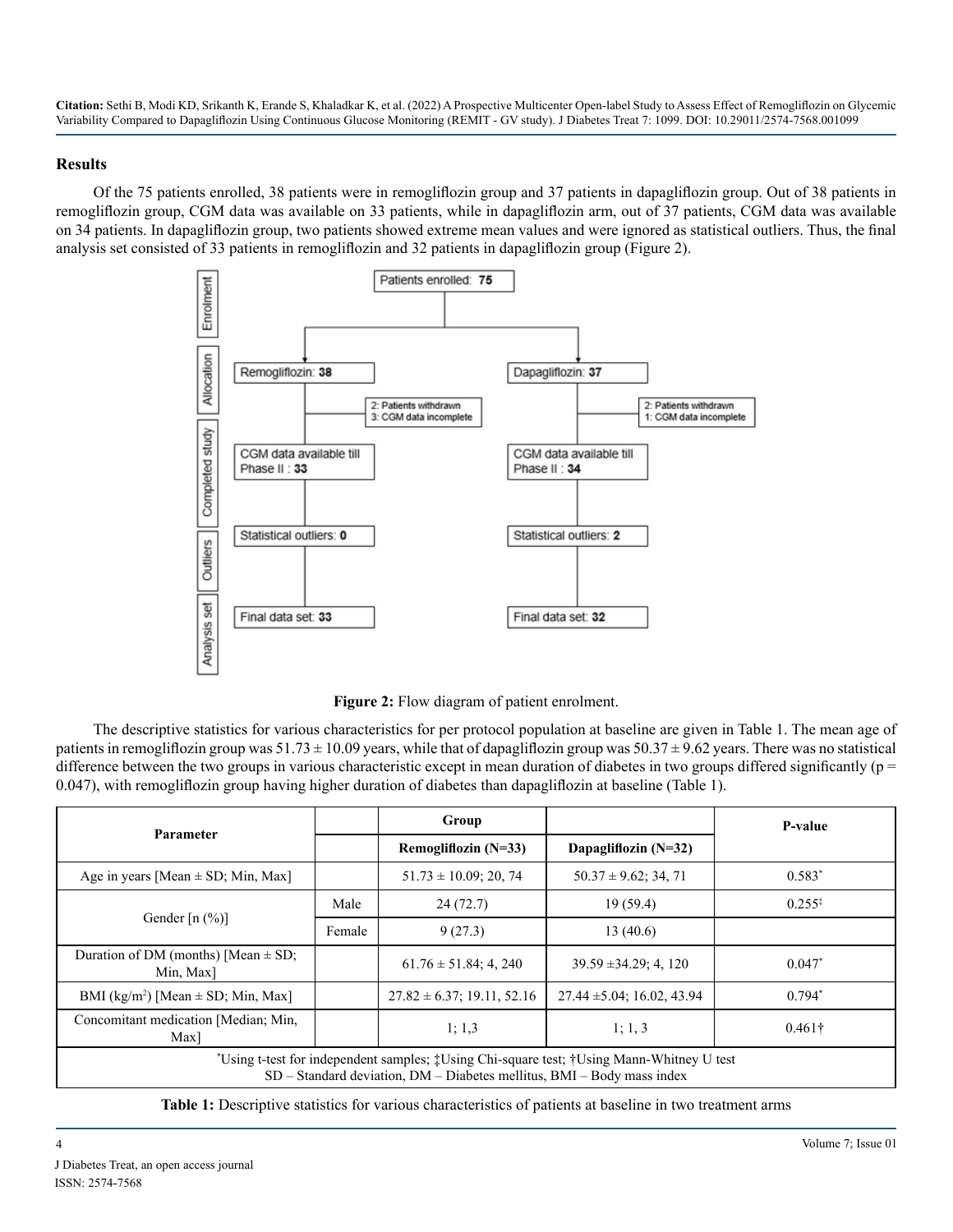The comparison of mean baseline glycemic parameters between the two groups was shown in Table 2. All the parameters were found to be similar (p>0.05) between two groups. The comparison of mean change in glycemic parameters from baseline to phase I and phase II within each treatment group is shown in Table 3. In remogliflozin group, significant reduction is seen in all the glycemic parameters i.e. HbA1c, FPG, TIR, MAGE, LAGE, MPPGE, PP 1hr and PP 2hr except coefficient of variance (CV) at both phase I and phase II compared to baseline. Whereas, in dapagliflozin group, significant reduction is seen in FPG, TIR, MAGE, LAGE, and PP 2hr at phase I compared to baseline and in HbA1c, TIR, MAGE and LAGE at phase II compared to baseline (Table 3). The comparison of mean change in glycemic parameters from baseline to phase II between two groups was shown in Table 4. There was no statistically significant difference found between the two groups.

| <b>Parameter</b>               | Remogliflozin $(N=33)$ | Dapagliflozin $(N=32)$ | P-value <sup>*</sup> |  |
|--------------------------------|------------------------|------------------------|----------------------|--|
|                                | $Mean \pm SD$          | $Mean \pm SD$          |                      |  |
| HbA1c $(\%)$                   | $8.24 \pm 1.30$        | $8.42 \pm 1.55$        | 0.597                |  |
| Mean glucose $(mg/dl)$         | $153.57 \pm 57.69$     | $152.05 \pm 39.77$     | 0.902                |  |
| TIR70-180                      | $66.65 \pm 27.43$      | $69.56 \pm 22.60$      | 0.643                |  |
| $MAGE$ (mg/dl)                 | $114.87 \pm 40.42$     | $110.22 \pm 28.69$     | 0.596                |  |
| <b>CV</b>                      | $28.05 \pm 5.94$       | $27.77 \pm 6.07$       | 0.85                 |  |
| $LAGE$ (mg/dl)                 | $150.02 \pm 54.45$     | $146.67 \pm 34.83$     | 0.769                |  |
| $MPPGE$ (mg/dl)                | $74.89 \pm 29.8$       | $62.62 \pm 20.55$      | 0.058                |  |
| Post-prandial $-$ 1 hr (mg/dl) | $170.22 \pm 62.31$     | $164.25 \pm 37.02$     | 0.642                |  |
| Post-prandial $-2$ hr (mg/dl)  | $179.03 \pm 68.76$     | $173.07 \pm 40.95$     | 0.674                |  |

\* Using t-test for independent samples; HbA1c – Glycated haemoglobin, TIR – Time in range (70-180 mg/dl), MAGE - Mean amplitude of glycemic excursions, CV - Coefficient of variation, LAGE – Largest amplitude of glycaemic excursion, MPPGE: Mean post prandial glycaemic excursion

|                                                                                             | Remogliflozin (N=33) |                       |                                         |                      |          | Dapagliflozin $(N=32)$ |                                                          |                    |         |                                                        |
|---------------------------------------------------------------------------------------------|----------------------|-----------------------|-----------------------------------------|----------------------|----------|------------------------|----------------------------------------------------------|--------------------|---------|--------------------------------------------------------|
| Parameter                                                                                   |                      |                       | $Mean \pm SD$                           | $Mean \pm SD$        |          |                        |                                                          |                    |         |                                                        |
|                                                                                             | Baseline (a)         | <b>Post-treatment</b> |                                         | $P-value^*$ P-value* |          |                        | <b>Post-treatment</b>                                    |                    |         | $\mathbf{P}\text{-value}^{\star}$ P-value <sup>*</sup> |
|                                                                                             |                      | Phase I (b)           | Phase II $(c)$                          | a vs. b              | a vs. c  | Baseline (a)           | Phase I (b)                                              | Phase II $(c)$     | a vs. b | a vs. c                                                |
| $HbA1c$ $(\%)$                                                                              | $8.24 \pm 1.30$      |                       | $7.64 \pm 1.04$                         | ٠                    | 0.015    | $8.42 \pm 1.55$        |                                                          | $7.83 \pm 1.10$    | - 1     | 0.002                                                  |
| Mean glucose $(mg/dl)$                                                                      | $153.57 \pm 57.69$   | $132.45 \pm 37.60$    | $131.74 \pm 48.11$                      | 0.001                | 0.014    | $152.05 \pm 39.77$     | $139.52 \pm 31.31$                                       | $138.86 \pm 41.09$ | 0.019   | 0.139                                                  |
| TIR70-180 (%)                                                                               | $66.65 \pm 27.43$    | $75.55 \pm 20.05$     | $76.77 \pm 23.48$                       | 0.001                | 0.014    | $69.56 \pm 22.6$       | $78.42 \pm 19.12$                                        | $78.56 \pm 21.68$  | 0.009   | 0.044                                                  |
| $MAGE$ (mg/dl)                                                                              | $114.87 \pm 40.42$   | $102.69 \pm 38.79$    | $98.49 \pm 39.31$                       | 0.009                | 0.002    | $110.22 \pm 28.69$     | $99.80 \pm 32.12$                                        | $96.07 \pm 29.62$  | 0.002   | 0.004                                                  |
| <b>CV</b>                                                                                   | $28.05 \pm 5.94$     | $28.56 \pm 7.59$      | $28.13 \pm 6.65$                        | 0.629                | 0.935    | $27.77 \pm 6.07$       | $26.33 \pm 6.46$                                         | $26.74 \pm 4.59$   | 0.167   | 0.351                                                  |
| $LAGE$ (mg/dl)                                                                              | $150.02 \pm 54.45$   | $137.54 \pm 48.21$    | $134.58 \pm 52.22$                      | 0.018                | 0.011    |                        | $146.67 \pm 34.83 \mid 133.57 \pm 41.92$                 | $129.05 \pm 39$    | 0.003   | 0.005                                                  |
| $MPPGE$ (mg/dl)                                                                             | $74.89 \pm 29.8$     | $63.75 \pm 27.86$     | $61.39 \pm 27.39$                       | 0.001                | < 0.0001 | $62.62 \pm 20.55$      | $58.23 \pm 21.77$                                        | $54.54 \pm 19.71$  | 0.093   | 0.053                                                  |
| Post-prandial $-$ 1hr (mg/dl)                                                               | $170.22 \pm 62.31$   |                       | $145.94 \pm 36.45$   $142.51 \pm 48.19$ | 0.005                | 0.01     |                        | $164.25 \pm 37.02$   $153.03 \pm 35.98$                  | $149.49 \pm 48.31$ | 0.063   | 0.141                                                  |
| Post-prandial – 2 hr (mg/dl)   179.03 $\pm$ 68.76   152.50 $\pm$ 43.17   149.41 $\pm$ 54.27 |                      |                       |                                         | 0.003                | 0.005    |                        | $173.07 \pm 40.95$ 157.89 $\pm$ 35.99 153.99 $\pm$ 49.05 |                    | 0.018   | 0.072                                                  |
| *Using paired t-test; Bold p-value indicate statistical significance                        |                      |                       |                                         |                      |          |                        |                                                          |                    |         |                                                        |

**Table 2:** Comparison of CGM parameters at baseline between two treatment arms.

HbA1c - Glycated haemoglobin, TIR - Time in range (70-180 mg/dl), MAGE - Mean amplitude of glycemic excursions, CV - Coefficient of variation, LAGE - Largest amplitude of glycaemic excursion, MPPGE: Mean post prandial glycaemic excursion

**Table 3:** Comparison of glycemic parameters between baseline and phase I as well as phase II in each treatment arm.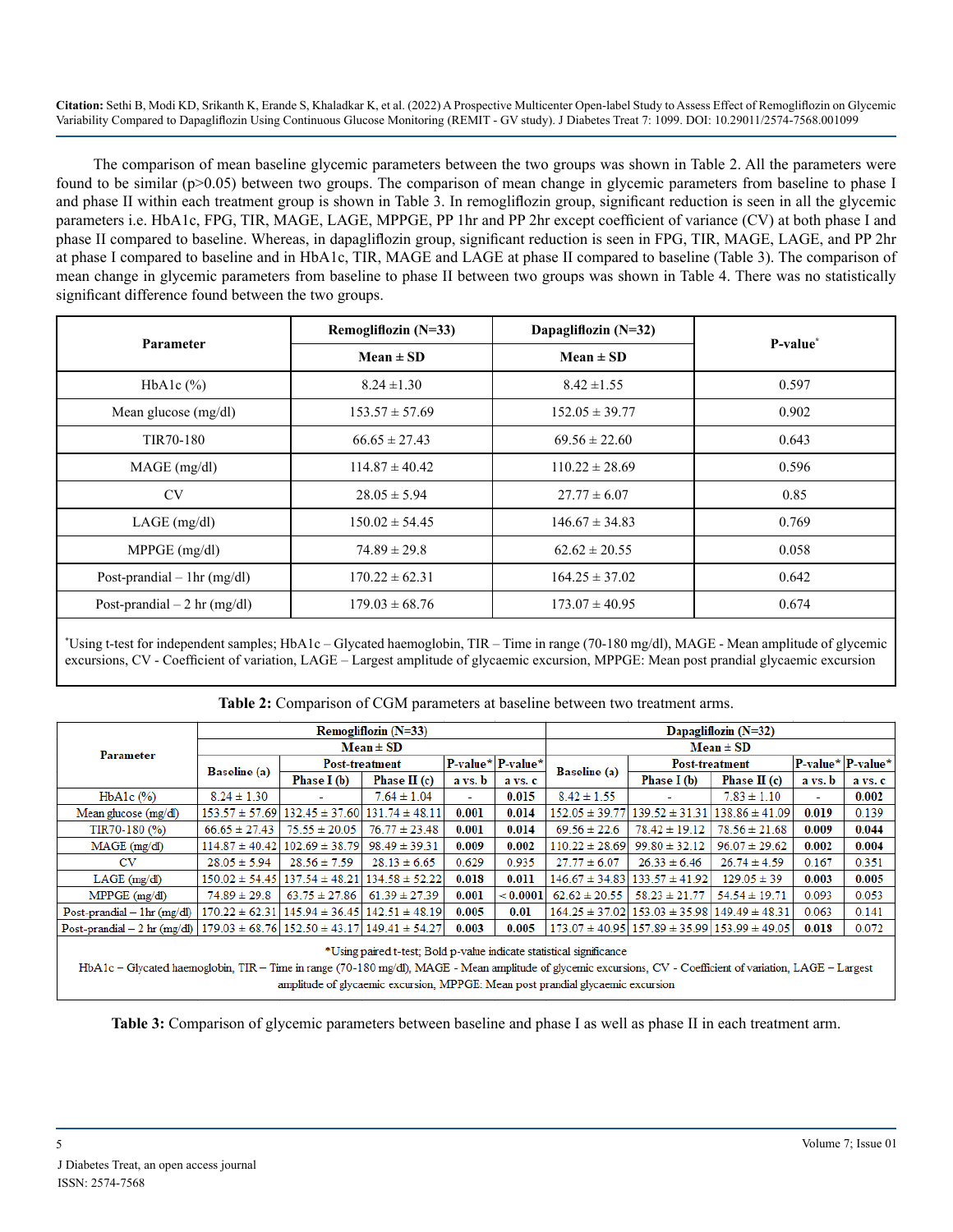| <b>Parameter</b>               | Remogliflozin (N=33) | Dapagliflozin (N=32) | P-value <sup>*</sup> |  |
|--------------------------------|----------------------|----------------------|----------------------|--|
|                                | $Mean \pm SD$        | Mean $\pm$ SD        |                      |  |
| HbA1c $(\%)$                   | $0.50 \pm 1.09$      | $0.62 \pm 1.03$      | 0.889                |  |
| Mean Glucose (mg/dl)           | $21.84 \pm 48.37$    | $13.20 \pm 49.16$    | 0.478                |  |
| TIR70-180 $(\% )$              | $10.12 \pm 22.33$    | $9.00 \pm 24.31$     | 0.848                |  |
| $MAGE$ (mg/dl)                 | $16.38 \pm 27.44$    | $14.15 \pm 25.94$    | 0.737                |  |
| <b>CV</b>                      | $-0.08 \pm 5.77$     | $1.03 \pm 6.16$      | 0.455                |  |
| LAGE (mg/dl)                   | $15.44 \pm 32.80$    | $17.62 \pm 33.27$    | 0.791                |  |
| $MPPGE$ (mg/dl)                | $13.51 \pm 19.00$    | $8.08 \pm 22.73$     | 0.299                |  |
| Post-prandial $-$ 1 hr (mg/dl) | $27.70 \pm 58.43$    | $14.76 \pm 55.21$    | 0.362                |  |
| Post-prandial $-2$ hr (mg/dl)  | $29.62 \pm 55.73$    | $19.08 \pm 57.87$    | 0.457                |  |

\* Using t-test for independent samples; HbA1c – Glycated haemoglobin, TIR – Time in range (70-180 mg/dl), MAGE - Mean amplitude of glycemic excursions, CV - Coefficient of variation, LAGE – Largest amplitude of glycaemic excursion, MPPGE: Mean post prandial glycaemic excursion

**Table 4:** Comparison of change in glycemic parameters from baseline to phase II between two treatment arms.

From baseline to phase II, mean reduction in PP glycemic parameters i.e. MPPGE, PP 1 hr and PP 2 hr was found to be numerically higher and statistically significant in remogliflozin group compared to dapagliflozin group in which these reductions were found to be statistically non-significant (Table 3). Mean changes in PP glycemic parameters were also analyzed according to meal times i.e. breakfast, lunch and dinner from baseline to phase II. Mean reduction in MPPGE was found significant post breakfast and dinner in remogliflozin group, whereas only post dinner in dapagliflozin group. Mean reduction in PP 1hr was found significant post all meals in remogliflozin group but not in dapagliflozin group after any meal. Again mean reduction in PP 2hr was found significant post all meals in remogliflozin group, whereas post breakfast and dinner in dapagliflozin group (Table 5, Figure 3). The mean of mean change in glucose profile across 24 hour of the two treatment groups from baseline to phase II is shown in Figure 4. It shows that change in remogliflozin group is more than that of dapagliflozin group at all the time points including nighttime, although these differences were not statistically significant.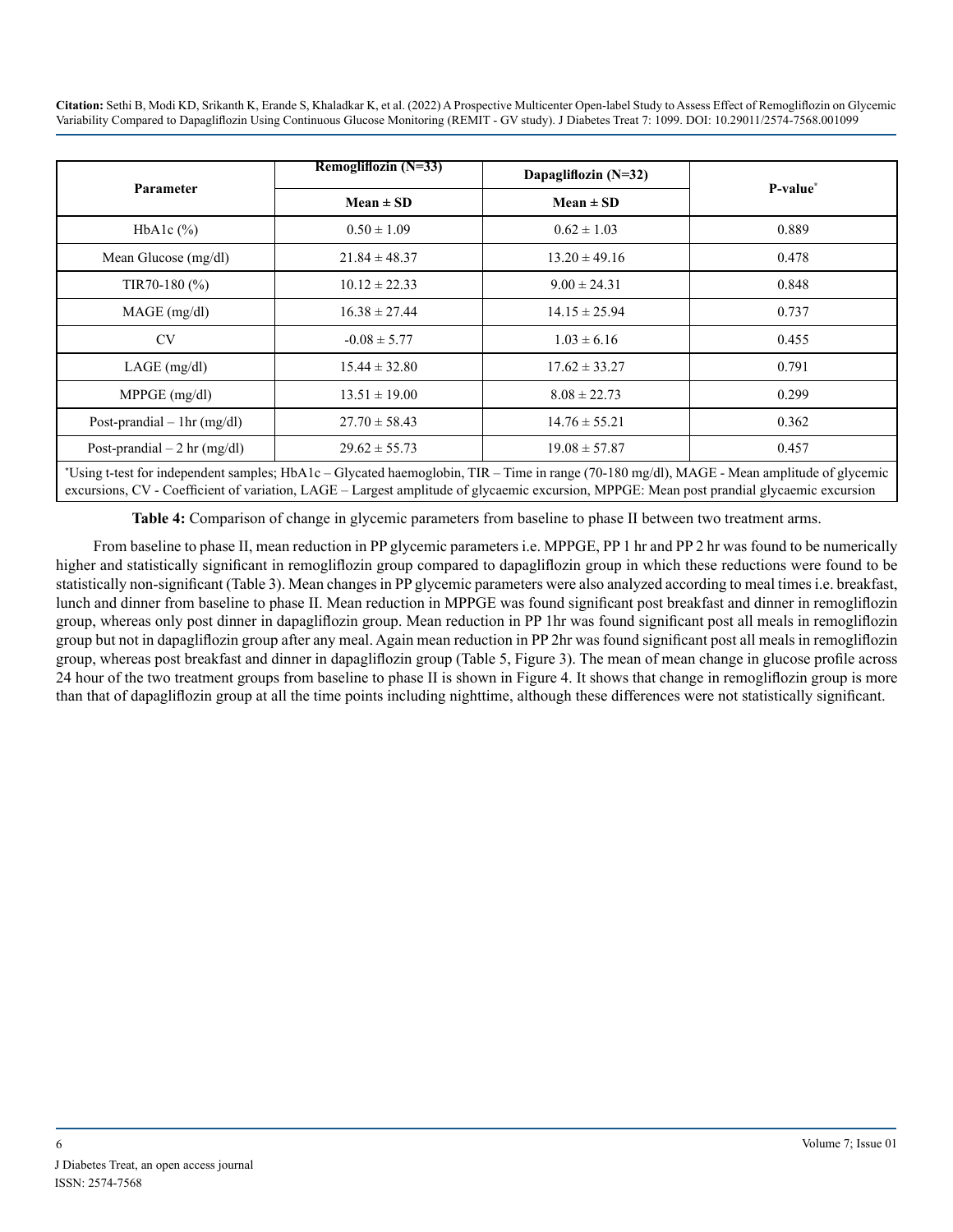

**Figure 3:** Comparison of mean change in post-prandial glycemic parameters from baseline to phase II in two treatment groups according to meal times ( $P$ -value < 0.05).

|              |                  | Stage    |                    | Remogliflozin $(N=33)$ | Dapagliflozin $(N=32)$ |              |
|--------------|------------------|----------|--------------------|------------------------|------------------------|--------------|
| Parameter    | Meal             |          | $Mean \pm SD$      | P-value*               | $Mean \pm SD$          | P-value*     |
|              | <b>Breakfast</b> | Baseline | $81.81 \pm 35.7$   | 0.001(S)               | $70.44 \pm 26.4$       | $0.087$ (NS) |
|              |                  | Phase II | $63.42 \pm 27.42$  |                        | $60.51 \pm 25.91$      |              |
| <b>MPPGE</b> | Lunch            | Baseline | $67.75 \pm 35.53$  |                        | $63.15 \pm 32.2$       |              |
|              |                  | Phase II | $62.47 \pm 25.32$  | $0.270$ (NS)           | $59.17 \pm 24.92$      | $0.565$ (NS) |
|              | Dinner           | Baseline | $75.14 \pm 41.28$  | 0.001(S)               | $54.26 \pm 28.25$      | 0.049(S)     |
|              |                  | Phase II | $58.28 \pm 43.97$  |                        | $43.94 \pm 29.4$       |              |
|              | <b>Breakfast</b> | Baseline | $171.26 \pm 63.64$ | 0.028(S)               | $168.79 \pm 47.21$     | $0.067$ (NS) |
|              |                  | Phase II | $143.44 \pm 52.06$ |                        | $149.43 \pm 55.77$     |              |
| 直<br>Ê       | Lunch            | Baseline | $168.53 \pm 68.77$ | 0.016(S)               | $154.79 \pm 39.31$     |              |
|              |                  | Phase II | $138.95 \pm 49.04$ |                        | $147.73 \pm 44.36$     | $0.480$ (NS) |
|              |                  | Baseline | $170.86 \pm 65.16$ | 0.015(S)               | $169.16 \pm 43.71$     |              |
|              | Dinner           | Phase II | $145.14 \pm 52.84$ |                        | $151.31 \pm 51.35$     | $0.138$ (NS) |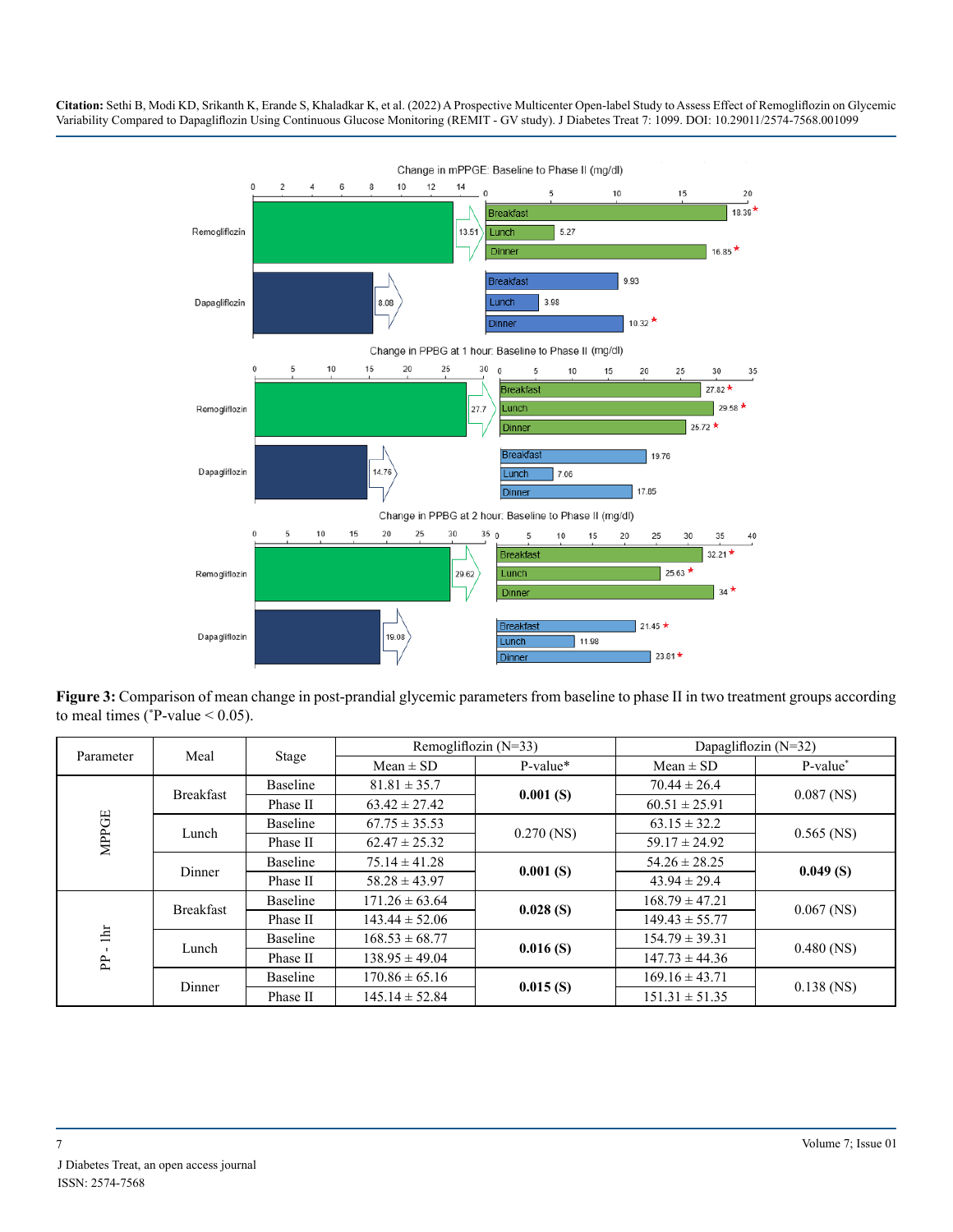| 2hr<br><b>PP</b>                                                                                                           | <b>Breakfast</b> | Baseline | $176.88 \pm 68.19$ | 0.012(S) | $172.19 \pm 42.94$ | 0.040(S)     |
|----------------------------------------------------------------------------------------------------------------------------|------------------|----------|--------------------|----------|--------------------|--------------|
|                                                                                                                            |                  | Phase II | $144.67 \pm 56.61$ |          | $150.74 \pm 55.89$ |              |
|                                                                                                                            | Lunch            | Baseline | $173.68 \pm 70.13$ | 0.017(S) | $166.89 \pm 47.31$ | $0.281$ (NS) |
|                                                                                                                            |                  | Phase II | $148.05 \pm 49.93$ |          | $154.91 \pm 45.11$ |              |
|                                                                                                                            |                  | Baseline | $186.54 \pm 75.42$ |          | $180.14 \pm 44.64$ |              |
|                                                                                                                            | Dinner           | Phase II | $155.51 \pm 64.64$ | 0.001(S) | $156.33 \pm 52.47$ | 0.048(S)     |
| *Using paired t-test; CGM: Continuous glucose monitoring, MPPGE: Mean post-prandial glycaemic excursion; PP: Post-prandial |                  |          |                    |          |                    |              |

| $PP - 2hr$                                                        | Lunch            | <b>Baseline</b><br>Phase II | $173.68 \pm 70.13$<br>$148.05 \pm 49.93$                          | 0.017(S)                                                                                                                                                                                                                                                                                                                                                                                                                                                                                                                                                                                                                                                                                                                                                                                                                                                                                                                                                                                                                                                                                                                                                                                                                                                                                                                                                                                                                                                                                                                                                                                                                                                                                                                                | $166.89 \pm 47.31$<br>$154.91 \pm 45.11$ | $0.281$ (NS)              |
|-------------------------------------------------------------------|------------------|-----------------------------|-------------------------------------------------------------------|-----------------------------------------------------------------------------------------------------------------------------------------------------------------------------------------------------------------------------------------------------------------------------------------------------------------------------------------------------------------------------------------------------------------------------------------------------------------------------------------------------------------------------------------------------------------------------------------------------------------------------------------------------------------------------------------------------------------------------------------------------------------------------------------------------------------------------------------------------------------------------------------------------------------------------------------------------------------------------------------------------------------------------------------------------------------------------------------------------------------------------------------------------------------------------------------------------------------------------------------------------------------------------------------------------------------------------------------------------------------------------------------------------------------------------------------------------------------------------------------------------------------------------------------------------------------------------------------------------------------------------------------------------------------------------------------------------------------------------------------|------------------------------------------|---------------------------|
|                                                                   |                  | Baseline                    | $186.54 \pm 75.42$                                                |                                                                                                                                                                                                                                                                                                                                                                                                                                                                                                                                                                                                                                                                                                                                                                                                                                                                                                                                                                                                                                                                                                                                                                                                                                                                                                                                                                                                                                                                                                                                                                                                                                                                                                                                         | $180.14 \pm 44.64$                       |                           |
|                                                                   | Dinner           | Phase II                    | $155.51 \pm 64.64$                                                | 0.001(S)                                                                                                                                                                                                                                                                                                                                                                                                                                                                                                                                                                                                                                                                                                                                                                                                                                                                                                                                                                                                                                                                                                                                                                                                                                                                                                                                                                                                                                                                                                                                                                                                                                                                                                                                | $156.33 \pm 52.47$                       | 0.048(S)                  |
|                                                                   |                  |                             |                                                                   | *Using paired t-test; CGM: Continuous glucose monitoring, MPPGE: Mean post-prandial glycaemic excursion; PP: Post-prandial                                                                                                                                                                                                                                                                                                                                                                                                                                                                                                                                                                                                                                                                                                                                                                                                                                                                                                                                                                                                                                                                                                                                                                                                                                                                                                                                                                                                                                                                                                                                                                                                              |                                          |                           |
| drugs (Table 6).                                                  |                  |                             |                                                                   | Table 5: Comparison of post prandial glycaemic parameters between baseline and phase II at each mealtime within group.<br>There was no serious adverse events (SAEs) were reported during the study duration in either groups. There were total 15 adverse<br>events (AEs) reported in the study, 10 of them were from remogliflozin group and 5 from dapagliflozin group. All the AEs were mild in<br>intensity, and resolved eventually without any intervention. Most of these AEs were declared as not related or associated with the study                                                                                                                                                                                                                                                                                                                                                                                                                                                                                                                                                                                                                                                                                                                                                                                                                                                                                                                                                                                                                                                                                                                                                                                         |                                          |                           |
|                                                                   | S. No.           |                             | <b>Adverse event</b>                                              | Remogliflozin<br>$(N=37)$                                                                                                                                                                                                                                                                                                                                                                                                                                                                                                                                                                                                                                                                                                                                                                                                                                                                                                                                                                                                                                                                                                                                                                                                                                                                                                                                                                                                                                                                                                                                                                                                                                                                                                               |                                          | Dapagliflozin<br>$(N=38)$ |
|                                                                   | $\mathbf{1}$     |                             | Hypoglycemia                                                      | 1(2.7%)                                                                                                                                                                                                                                                                                                                                                                                                                                                                                                                                                                                                                                                                                                                                                                                                                                                                                                                                                                                                                                                                                                                                                                                                                                                                                                                                                                                                                                                                                                                                                                                                                                                                                                                                 |                                          | $\boldsymbol{0}$          |
|                                                                   | $\sqrt{2}$       |                             | Weakness                                                          | $3(8.1\%)$                                                                                                                                                                                                                                                                                                                                                                                                                                                                                                                                                                                                                                                                                                                                                                                                                                                                                                                                                                                                                                                                                                                                                                                                                                                                                                                                                                                                                                                                                                                                                                                                                                                                                                                              |                                          | $\mathbf{0}$              |
|                                                                   | $\mathfrak{Z}$   |                             | Headache                                                          | 1(2.7%)                                                                                                                                                                                                                                                                                                                                                                                                                                                                                                                                                                                                                                                                                                                                                                                                                                                                                                                                                                                                                                                                                                                                                                                                                                                                                                                                                                                                                                                                                                                                                                                                                                                                                                                                 |                                          | $\boldsymbol{0}$          |
|                                                                   | $\overline{4}$   |                             | Bronchospasm                                                      | $\mathbf{0}$                                                                                                                                                                                                                                                                                                                                                                                                                                                                                                                                                                                                                                                                                                                                                                                                                                                                                                                                                                                                                                                                                                                                                                                                                                                                                                                                                                                                                                                                                                                                                                                                                                                                                                                            |                                          | $1(2.6\%)$                |
|                                                                   | 5                |                             | Neuropathic pain                                                  | $\boldsymbol{0}$                                                                                                                                                                                                                                                                                                                                                                                                                                                                                                                                                                                                                                                                                                                                                                                                                                                                                                                                                                                                                                                                                                                                                                                                                                                                                                                                                                                                                                                                                                                                                                                                                                                                                                                        |                                          | $1(2.6\%)$                |
|                                                                   | 6                |                             | Giddiness                                                         | 1(2.7%)                                                                                                                                                                                                                                                                                                                                                                                                                                                                                                                                                                                                                                                                                                                                                                                                                                                                                                                                                                                                                                                                                                                                                                                                                                                                                                                                                                                                                                                                                                                                                                                                                                                                                                                                 |                                          | $\boldsymbol{0}$          |
|                                                                   | $\boldsymbol{7}$ |                             | Heel pain                                                         | $2(5.4\%)$                                                                                                                                                                                                                                                                                                                                                                                                                                                                                                                                                                                                                                                                                                                                                                                                                                                                                                                                                                                                                                                                                                                                                                                                                                                                                                                                                                                                                                                                                                                                                                                                                                                                                                                              |                                          | $\boldsymbol{0}$          |
|                                                                   | $\,$ 8 $\,$      |                             | Insomnia                                                          | 1(2.7%)                                                                                                                                                                                                                                                                                                                                                                                                                                                                                                                                                                                                                                                                                                                                                                                                                                                                                                                                                                                                                                                                                                                                                                                                                                                                                                                                                                                                                                                                                                                                                                                                                                                                                                                                 |                                          | $\boldsymbol{0}$          |
|                                                                   | 9                |                             | Microalbuminuria                                                  | 1(2.7%)                                                                                                                                                                                                                                                                                                                                                                                                                                                                                                                                                                                                                                                                                                                                                                                                                                                                                                                                                                                                                                                                                                                                                                                                                                                                                                                                                                                                                                                                                                                                                                                                                                                                                                                                 |                                          | $1(2.6\%)$                |
|                                                                   | 10               |                             | Burning feet                                                      | $\boldsymbol{0}$                                                                                                                                                                                                                                                                                                                                                                                                                                                                                                                                                                                                                                                                                                                                                                                                                                                                                                                                                                                                                                                                                                                                                                                                                                                                                                                                                                                                                                                                                                                                                                                                                                                                                                                        |                                          | $1(2.6\%)$                |
|                                                                   | 11               |                             | Fever                                                             | $\boldsymbol{0}$                                                                                                                                                                                                                                                                                                                                                                                                                                                                                                                                                                                                                                                                                                                                                                                                                                                                                                                                                                                                                                                                                                                                                                                                                                                                                                                                                                                                                                                                                                                                                                                                                                                                                                                        |                                          | $1(2.6\%)$                |
| <b>Discussion</b><br>precise picture of the glycemic variability. |                  |                             | meal diary to detect any major deviation, which was not observed. | Table 6: List of adverse events between the two treatment groups.<br>Management of diabetes has evolved from assessment of long term GV parameters (HbA1c or FPG) for glycemic control to<br>short term (day to day or within day variation) GV parameters like TIR, MAGE, CV, LAGE, MPPGE etc. Also GV is not expressed by<br>HbA1c properly, particularly in patients having good metabolic control. Thus, relying on HbA1c alone may end up with false negative or<br>positive interpretations. Significant GV can worsen onset and progression of various complications associated with diabetes especially<br>with hypoglycemia [13]. Among various glycemic variability parameters, TIR is most accepted among health care professionals for<br>monitoring glycemic control and now included in recent American diabetes association guidelines [14]. CGMs utilize a monitoring<br>system that detects the blood glucose levels at regular intervals of time, and enables the researchers and physicians to have a more<br>In the current study, we aimed to evaluate short-term glycemic variability using CGM in addition to HbA1c & FPG of remogliflozin.<br>We hypothesized that twice daily dosing of remogliflozin might provide a better PP control compared to other once-daily approved<br>SGLT2 inhibitors like dapagliflozin. Both the treatment groups were balanced in terms to baseline characteristics and glycemic variability<br>parameters (Table 1, 2). Duration of diabetes was found significantly more in remogliflozin group at baseline, which was an incidental<br>finding. The meal pattern was standardized before start of study treatment and assessment throughout the study duration using patient |                                          |                           |
| 8<br>J Diabetes Treat, an open access journal<br>ISSN: 2574-7568  |                  |                             |                                                                   |                                                                                                                                                                                                                                                                                                                                                                                                                                                                                                                                                                                                                                                                                                                                                                                                                                                                                                                                                                                                                                                                                                                                                                                                                                                                                                                                                                                                                                                                                                                                                                                                                                                                                                                                         |                                          | Volume 7; Issue 01        |

**Table 6:** List of adverse events between the two treatment groups.

# **Discussion**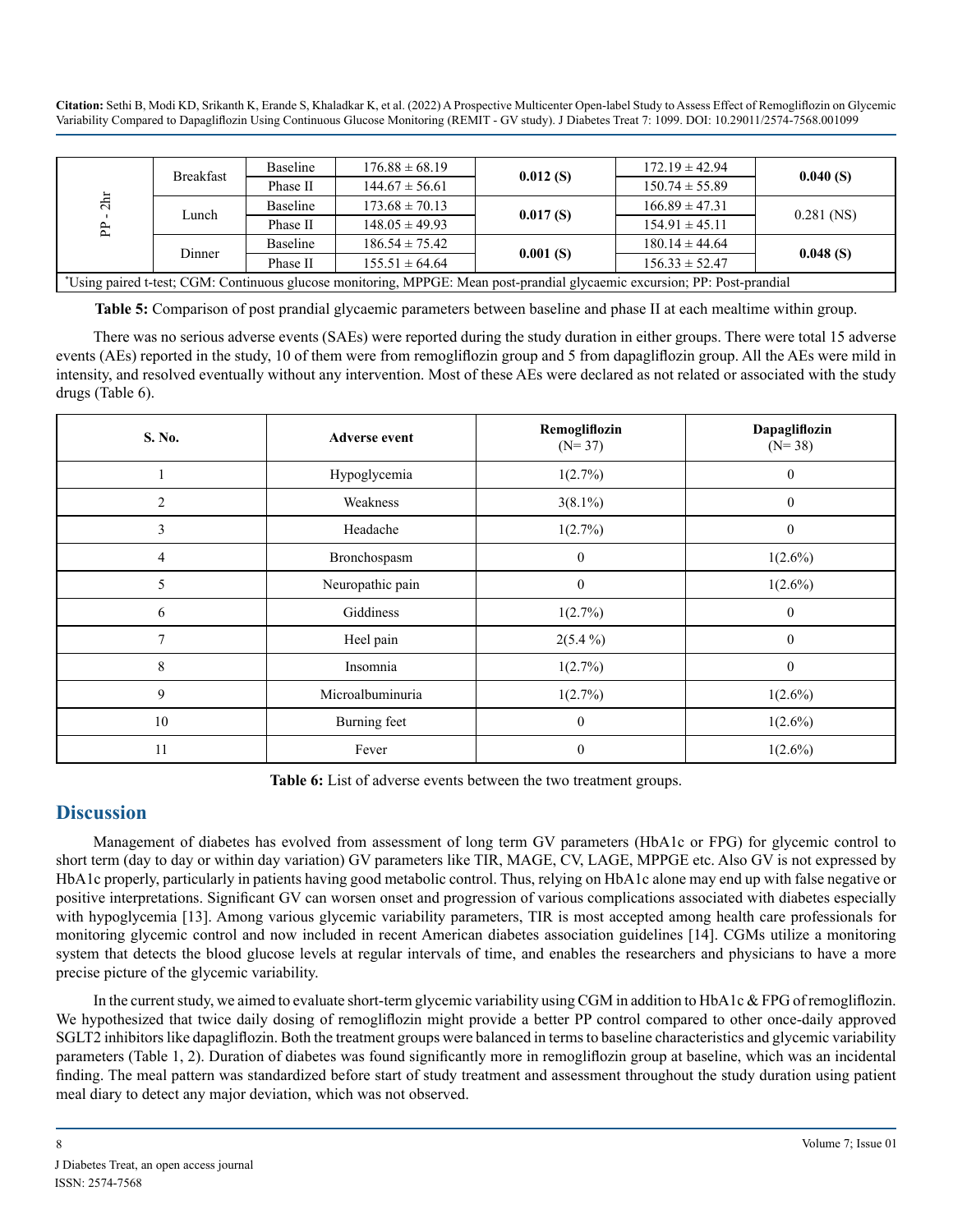We found significant improvement in glycemic parameters (HbA1c, TIR, MAGE and LAGE) in both the treatment groups from baseline to phase I and phase II. However, change in CV was not seen in both the groups after 6 weeks of therapy (Table 3). In one of the phase III study, remogliflozin showed similar reduction in glycemic efficacy parameters i.e. HbA1c, PPG and FPG in comparison to dapagliflozin [10]. Also, similar glycemic control was observed with other molecules in the SGLT2 class, i.e., empagliflozin, dapagliflozin, and canagliflozin [17-19]. This adds to the evidence of similar glycemic efficacy among SGLT2 inhibitors.

In our study, significant improvement in PP glycemic parameters (MPPGE, PP 1hr, PP 2hr) from baseline to phase II was observed only in remogliflozin group, but not in dapagliflozin group. However, between the treatment groups improvement in PP glycemic parameters was not found statistically significant. (Table 3) This could be due to short duration of study i.e. 6 weeks.

Moreover, analysis of these PP glycemic parameters according to meal time, shows that significant improvement was seen in most of meal times (8 out of 9) with remogliflozin compared to dapagliflozin (3 out of 9) from baseline to phase II. This difference was seen at all mealtime in PP 1hr values. (Table 5) The PP hyperglycemia is an independent risk factor for CVD and further increases the risk of CV events in diabetic patients [15]. This is a major concern in Indian diabetic patients who consume high carbohydrate rich meals that contributes to increased PP hyperglycemia [11]. Also a sudden increase in blood glucose level has been shown not only detrimental effect on blood vessels leading to macrovascular and microvascular complications but also causes significant impairment of beta cell function [16]. Thus, PP hyperglycemia control can not only reduce the risk of CV events associated with diabetes, but also slow progression of diabetes.

The mean of mean change in glucose level across 24 hr from baseline to phase II found more reduction in remogliflozin group as compared to dapagliflozin group. Especially more reduction in remogliflozin group was seen post each mealtime especially after lunch and dinner. Moreover, more reduction was seen across whole night in remogliflozin group compared to dapagliflozin. (Figure 4) We hypothesize that this could be due to two blood peak of remogliflozin as according to its twice daily dosing which leads to better reduction compared to dapagliflozin especially post dinner.



**Figure 4:** Change in mean of mean glucose level from baseline to phase II according to time in two treatment groups.